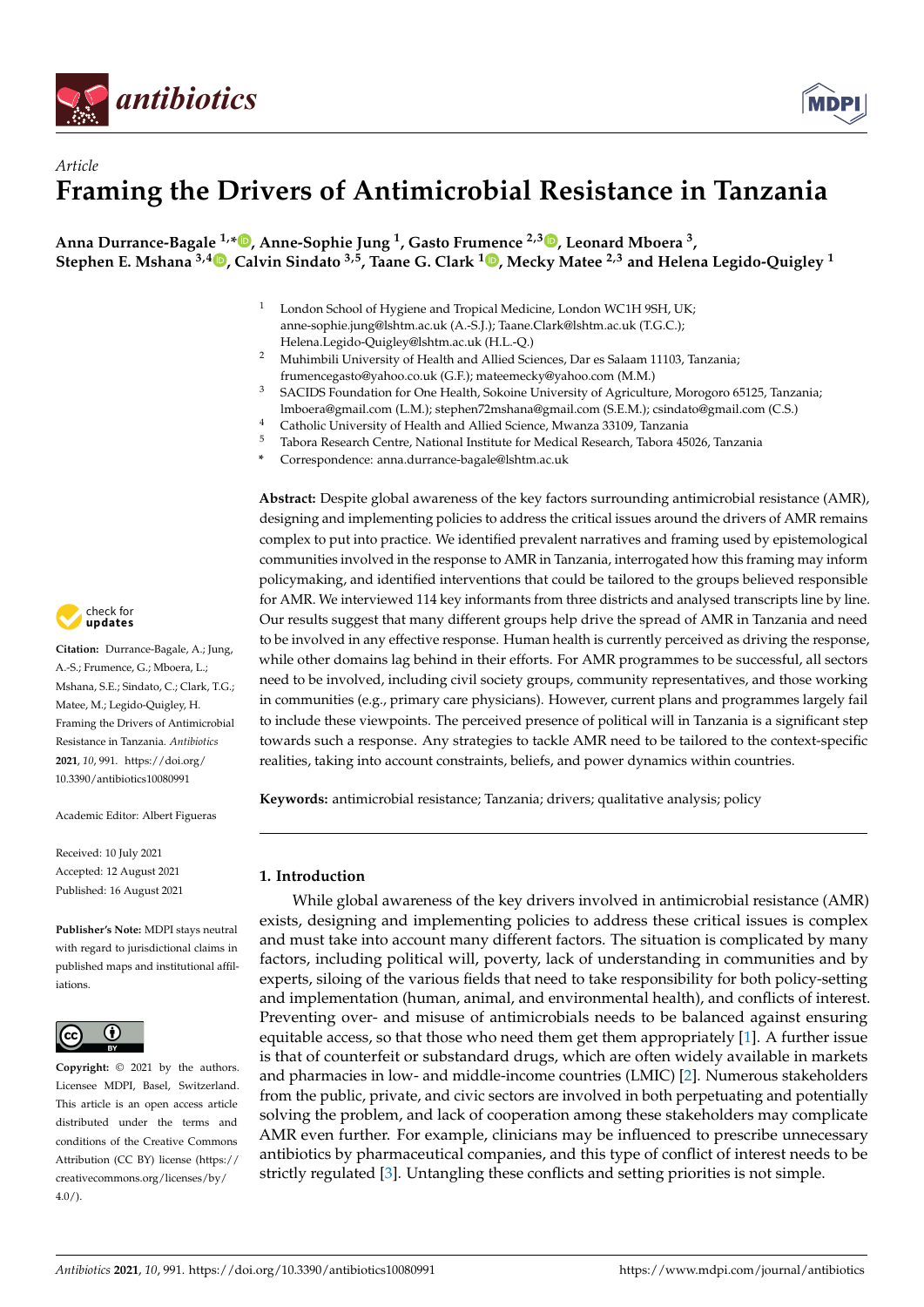In February 2016, Tanzania was the seventh country to undergo a Joint External Evaluation (JEE) to examine preparedness to address public health threats, including AMR [\[4\]](#page-14-3). Tanzania had the lowest score (1) on three of the four AMR indicators (AMR detection, surveillance of infections caused by antimicrobial-resistant pathogens, and antimicrobial stewardship activities) and a score of 3 on the fourth (healthcare-associated infection prevention and control programmes). A score of 1 suggests no capacity, while a score of 3 reflects developed capacity. A score of 4 is the minimum desired target, indicating functionality and sustainability [\[5\]](#page-14-4). According to the JEE, many antimicrobials are used inappropriately in the animal and human health sectors in Tanzania, and no system is in place to collect data on the prevalence of resistance in common pathogens [\[4\]](#page-14-3).

The Tanzanian National Action Plan (NAP) on AMR 2017–2022 was finalised in April 2017 and details actions to be taken to address issues around AMR [\[6\]](#page-14-5). The main points covered are the need to increase public awareness and promote behaviour change, strengthen surveillance and research, improve infection prevention and control systems, and improve the regulatory framework around antimicrobial agents to promote better stewardship of these drugs.

Effective implementation of the NAP in Tanzania is complicated by many familiar factors including (i) over-the-counter sales of antibiotics without a prescription [\[7\]](#page-14-6), (ii) lack of effective regulation of antimicrobial use in animals and humans [\[8\]](#page-14-7), (iii) over- and misuse of antimicrobials in livestock [\[9–](#page-14-8)[11\]](#page-14-9), (iv) poor surveillance [\[12\]](#page-15-0), (v) self-medication [\[13\]](#page-15-1), and (vi) the fundamental issue of lack of awareness of the existence of the Tanzanian NAP for AMR [\[12\]](#page-15-0). The key is to ensure appropriate access to antimicrobials while reducing overall use and promoting awareness in One Health practitioners and communities alike. One reported strength in Tanzania is the political commitment to addressing AMR, supported by leadership from the national government, which is helping to drive the coordination of effective interventions and efficient allocation of resources in the country [\[14\]](#page-15-2).

Frames 'define problems [...] diagnose causes [...] make moral judgments [...] and suggest remedies' [\[15\]](#page-15-3). Framing is used to suggest that some elements of a 'reality' are more important than others, thereby positing a salient interpretation or definition of a policy problem, the drivers behind it, and possible solutions, which can work in favour of a particular group [\[16\]](#page-15-4). Framing is, thus, key to policymaking as it informs understandings and perceptions of actors' positions, legitimises their behaviour, and becomes a tool to challenge or reinforce power relations, with major implications for the success or failure of policies. Policymakers may use frames, deliberately or unconsciously, to construct a view of the world that is instrumental for them, allowing them to gain legitimacy and influence over the policymaking process [\[17\]](#page-15-5). A recent paper examining policy documents on AMR in Pakistan concluded that the framing used in these documents reflected relationships among various powerful groups of actors in the country and were likely designed to serve their interests in an attempt to influence the policymaking process [\[18\]](#page-15-6). Wernli and colleagues identified five predominant frames used in policy documents addressing AMR: AMR as a healthcare problem, as a development issue, as an innovation challenge, as a security issue, and as a One Health challenge [\[19\]](#page-15-7). They found that, although coherent, none of the frames alone was complex enough to describe and explain AMR, and who authored each document influenced the frames used. Policy innovation requires a clear understanding of the different frames used, how these frames reflect values and potential interests, and how they inform the priorities of the policymaking process for each epistemological community.

Although AMR is often framed as a One Health issue, with drivers encompassing human health, animal health, and environmental health domains, it is also reduced to individual responsibility, with behaviour change cited as a panacea for AMR [\[20\]](#page-15-8). Framing AMR as a lifestyle disease, i.e., a matter of individual choice to take or not to take antibiotics, is too easy and is not helpful in terms of dealing with the cogent issues.

AMR is framed and constructed in different ways by different groups with different motives [\[18,](#page-15-6)[19\]](#page-15-7). These motives must be taken into account when looking at who is judged to be responsible for both driving and implementing solutions to AMR. The Social Con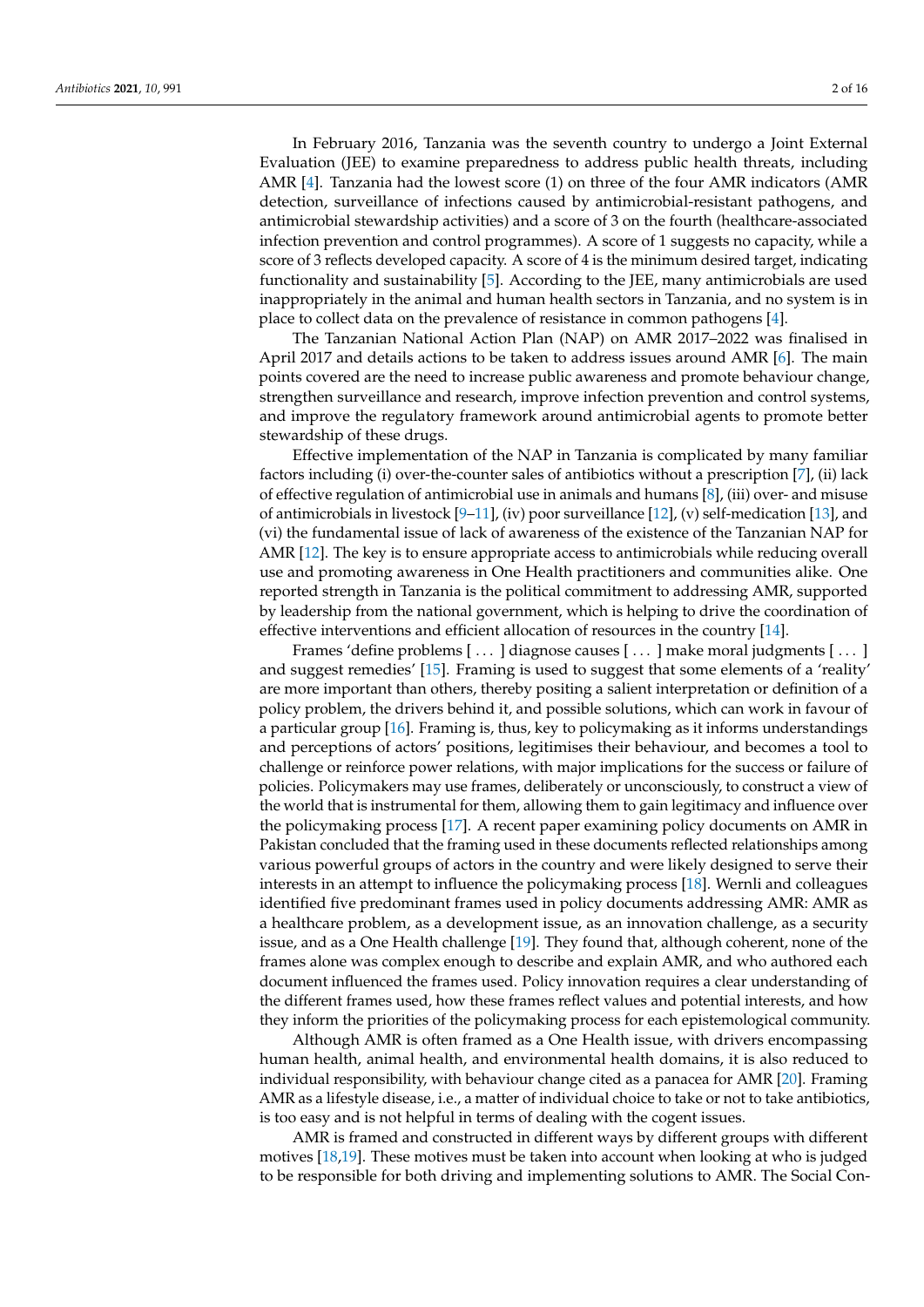struction Framework (SCF) [\[21\]](#page-15-9) describes how people process information subjectively according to their internal biases, interests, beliefs, and values. The three key elements in the framework are (i) social constructions (perceptions of and symbols associated with different groups), (ii) target populations (who the policy is aimed at), and (iii) power relations. The SCF recognises that policy options are subjective, socially constructed, and related to how much power a group is perceived to hold. Understanding who is likely to influence AMR policymaking is key to constructing effective policy [\[22\]](#page-15-10). In this study, we used the SCF as a basis for our analysis, examining who is held responsible and why, but developed the idea further by recognising that AMR is multifaceted and that no true 'target population' exists, as everyone is a potential target.

Our aims were (i) to identify prevalent narratives and framing used by epistemological communities involved in the response to AMR in Tanzania (e.g., pharmacists, healthcare workers, veterinarians), (ii) to interrogate how this framing may inform policymaking, and (iii) to identify interventions that could be tailored to be effective for the different groups stated to be responsible for AMR.

#### **2. Results**

We interviewed 114 participants. Nine were members of the national Multi-Stakeholders Committee: one each from the Food and Agriculture Organisation (FAO) of the United Nations Country office, the Ministry of Livestock and Fisheries, and the Tanzania Medicines and Medical Devices Authority, and six from the Ministry of Health, Community Development, Gender, Elderly, and Children. We interviewed 25 laboratory technicians from public and private healthcare facilities, 23 health facility managers, 19 dispensers, 15 paravets, 12 livestock field officers, and eight pharmaceutical assistants. We also interviewed an Environmental officer from Ilala Municipality, a pharmacist from Kilosa District Hospital, and a staff member from an implementing partner.

First, we describe our findings in terms of who the interviewees framed as being responsible for driving the spread of AMR, including livestock farmers, pharmacies, individual consumers, medical professionals, local communities (groups of potential consumers), government, and donors. Second, we describe the actors who interviewees suggested could or should be responsible for addressing this spread.

# *2.1. Which Stakeholders Are Framed as Being Responsible for Driving AMR?*

# 2.1.1. Livestock Farmers

Interviewees stated that livestock farmers have little or no understanding of AMR; consequently, they do not consult veterinary specialists and instead self-treat their animals. They mentioned that farmers dispose of waste incorrectly and do not keep animal sheds clean. The predominant framing used was cost; farmers do not listen to veterinary specialists because they cannot afford the correct medicines. They use what they have always used, even if this is a medicine nominally for human use.

'*When you go to provide services to a livestock keeper, let us say he called you to treat a certain disease which his livestock have, when you provide treatment he will always be there watching, he copies everything that you are doing, he will take that medicine and take a good look at it, they don't know how to read but he will make sure he memorises it in his mind. So, next time he will do everything himself, so that gives us a challenge in solving the livestock problem, but we sensitise them many times that, if something happen, they should involve us.*' [Paravet 1].

'*In the community, people can use a certain drug without professional prescription, so they may use a certain medicine which in reality is not specific for a disease they intend to cure. So that creates drug resistance in livestock, and it becomes difficult to cure it [* . . . *] livestock keepers should listen to livestock officers' advice on the use of livestock products when their livestock uses antibiotics. Moreover, they should consult the livestock officer before using any antibiotic drug so as to reduce the problem of drug resistance and to get good results, rather than using many drugs at once without professional advice. That*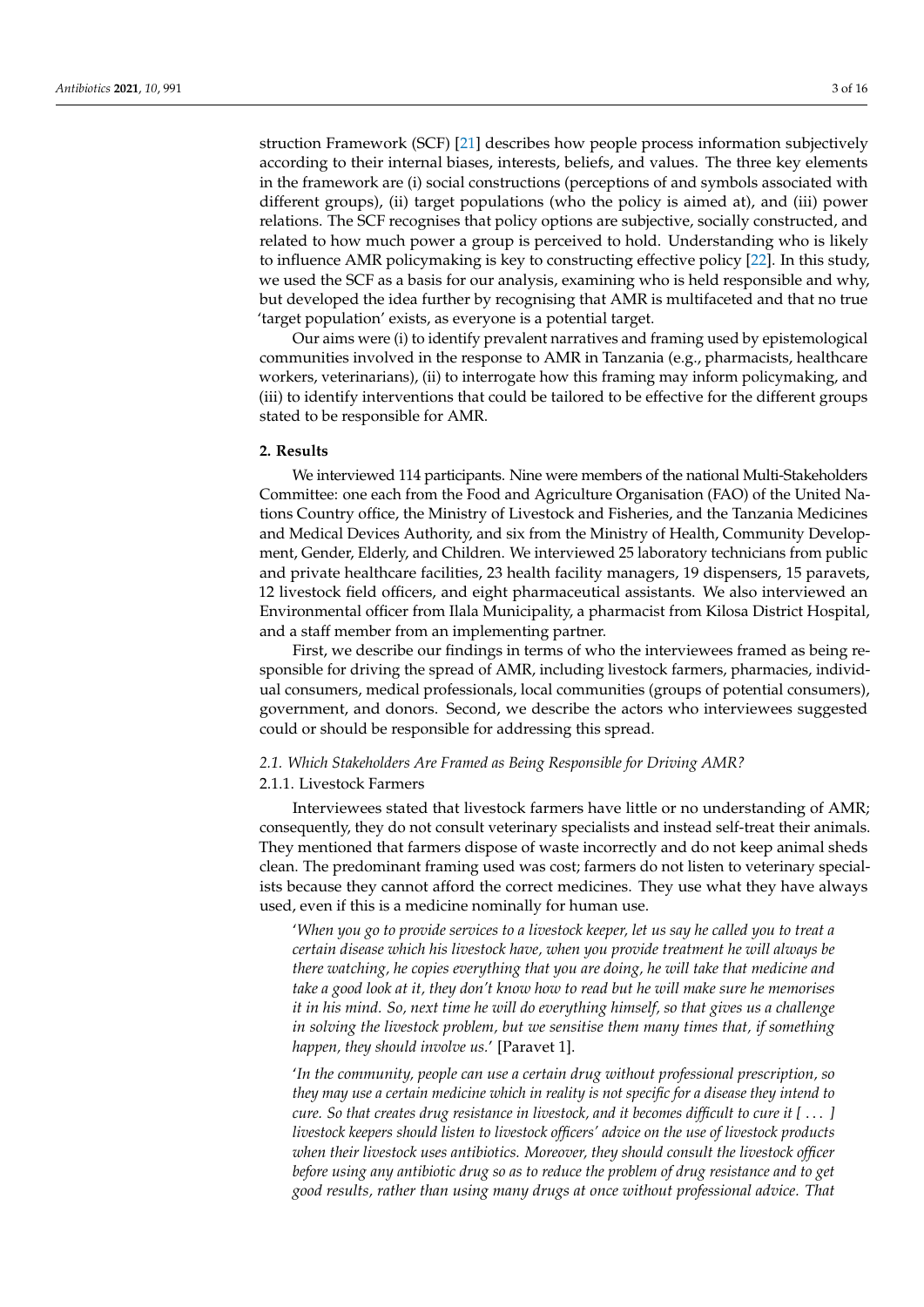*will create more problems and the government will incur costs to control that problem.*' [Livestock Field Officer 1].

It was reported that farmers are often unable to afford to stop milking their animals or selling their meat to allow the antibiotic withdrawal period to elapse, which puts antibiotic residue into the human food chain. Livestock keepers also tend to do what they have always done and are sometimes not amenable to listening to advice from professionals.

'*Concerning this problem of antimicrobial resistance as I said, since we are at a low level, we are the ones who know where the problem is. In Europe, this problem is not huge; for example, if chickens are suffering from Newcastle [disease], the government will take all the chicken and compensate a livestock keeper, but here we can't do that. That is why it is difficult to tell a person to withdraw milk for 14 days when he depends on that milk for everything, or you can't stop a person from selling meat just because his livestock is on antibiotic treatment and it is very difficult to follow up. This is where the problem of drug resistance in human beings started from.*' [Paravet 2].

'*[* . . . *] Maasai livestock keepers have traditional issues; you may go there with your professional idea but they don't take it into consideration [* . . . *] the medicines they use have no good quality; they buy medicines at the auction where they display medicines in the sun for almost 5 months but they take that medicine and use it on cows, which causes resistance and an increase in other unknown diseases, until they come to see you when the situation will be worse.*' [Livestock Field Officer 2].

# 2.1.2. Pharmacies

Some interviewees commented on pharmacies illegally selling antibiotics over the counter without a prescription. This is intertwined with the lack of enforcement of regulations, as pharmacists can be confident that they will not be penalised for these practices.

'*One important thing in our pharmacies is we have policies, but they have not been enforced to prevent selling of drugs without a doctor's prescription where the prescription is based on laboratory test results. Someone goes to the pharmacy and feels they have a UTI [urinary tract infection], so they buy antibiotics. So, there is a need to have over-the-counter prescriptions.*' [AMR Programme Coordinator].

One dispenser stated that although in an ideal world doctors should always be consulted before antibiotics are dispensed, this does not happen in practice.

'*In my opinion, we should keep on educating the community as we are doing. Moreover, you should help us to educate people who sell medicines in pharmacies that they should not give clients medicines without a doctor's prescription [* . . . *] we should control a system of selling medicines without a doctor's prescription; that will help to control the problem of drug resistance [* . . . *].*' [Healthcare provider 1].

This quote illustrates the fact that people are making efforts to educate communities on the issues around AMR and what they can do to help prevent it spreading.

'*Resistance happens because we have failed to control the sale of medicines in the street; most people who are selling in street pharmacies have poor medicine knowledge, so there should be control of medicines.*' [Healthcare provider 2].

# 2.1.3. Consumers

Many interviewees framed individual consumers as being partly responsible for the spread of AMR, for example, not finishing a course of antibiotics, but did not often clarify why they may behave in this way. A representative of the FAO, an agency of the United Nations, stated that individuals are responsible up to a point, but that the public needs to be educated to understand why they need to complete the course, as this does not necessarily make intuitive sense to some people, particularly those with little education. The next quote suggests that labelling needs to be made more effective and comprehensible to consumers.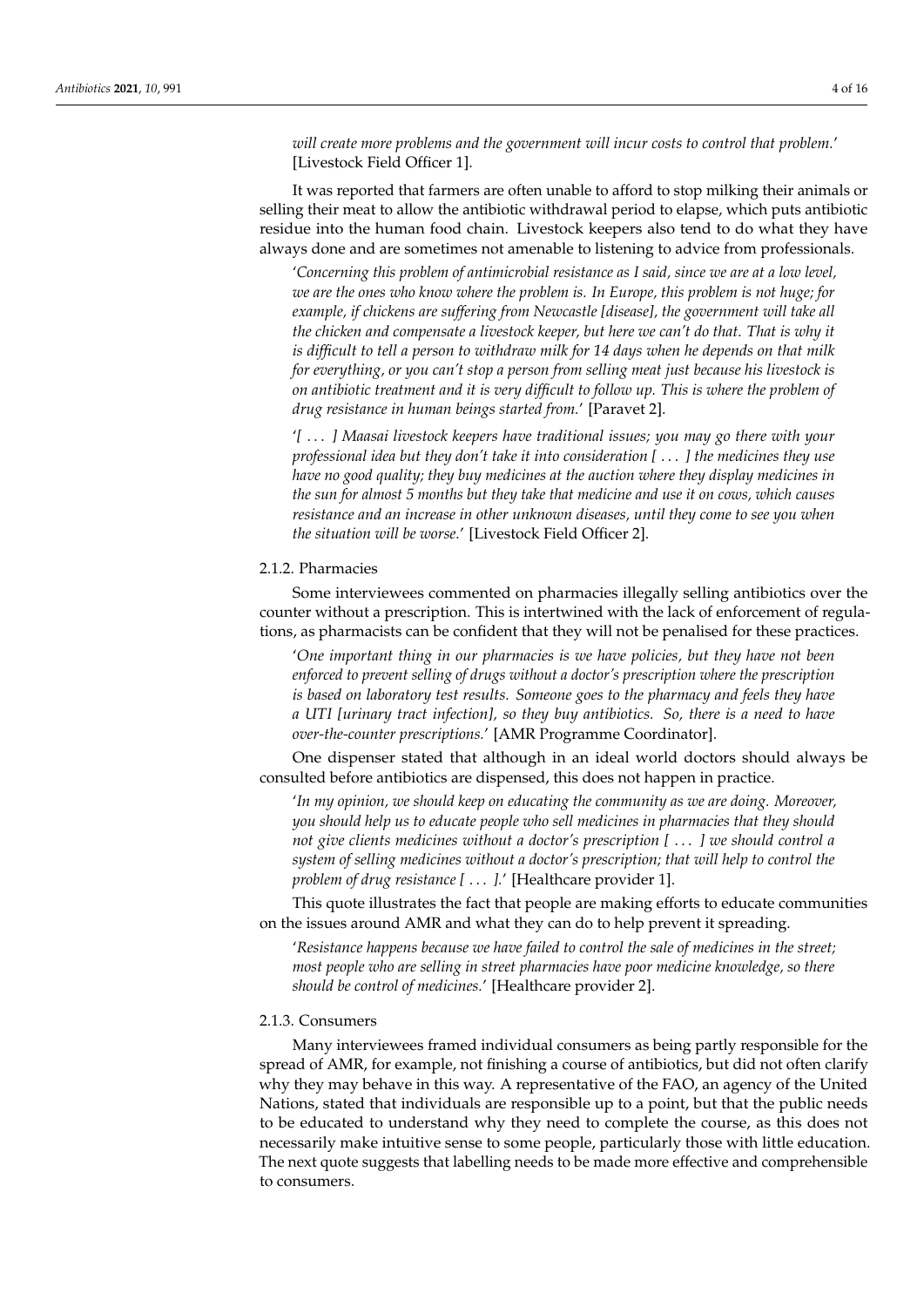'*We use the term antibiotics, while the prescription form is written as amoxicillin or erythromycin. An ordinary citizen can't understand that [* . . . *] they should instruct all pharmaceutical industries and importers to add the word ANTIBIOTICS in capital letters (bolded) so that one knows what I was told when I was prescribed antibiotics and that I need to complete the dose.*' [FAO representative].

Some interviewees framed AMR as being caused by a lack of individual responsibility, with patients not finishing the course of antibiotics.

'*I can say that it is caused by use of medicines because, for all the time I have been here, I realised that most patients don't finish the dose, so if a patient doesn't finish a first stage dose and when they come back, you prescribe them another medicine, they may not finish that dose.*' [Dispenser 4].

This is obviously linked to a lack of awareness and an understanding of the potential results of not finishing a course.

'*You may find that a person may come to seek treatment here but after 2 days they come back. When you prescribe medicines for that client, they tell you that I have those medicines at home; when you ask them why they didn't finish a dose, they tell you that, when they started feeling better, they stopped taking them. So, we have to educate them that, by doing that, it will cause drug resistance; if that happens, those medicines won't be able to cure then anymore since they don't finish a dose.*' [Dispenser 8].

Furthermore, consumers who are living in poverty may have little choice but to buy one antibiotic tablet at a time and, thus, are unlikely to complete a prescribed course of drugs. They may not be able to afford the specific drugs prescribed for them; hence, pharmacies will dispense a different, possibly less targeted and effective, antibiotic.

'*When patients take the responsibility of going to buy medicines at the pharmacy* . . . *if a doctor prescribed ampiclox, when that patient goes to the pharmacy, they say that the medicine cost is 3000 [Tanzanian shillings] but they have 1500, so they may ask a pharmacy seller for any other medicine that can help. They take another medicine which is at a low level compared with the medicine a doctor prescribed, which may also be an antibiotic but it may not be the right medicine for the disease that the patient has, which will cause resistance in the end.*' [Healthcare provider 3].

'*[* . . . *] a patient may tell you to prescribe half dose first and that they will come for the rest; this mainly happens in pharmacies. So, that patient takes half dose by promising they will come to buy another half dose, but, after finishing the first half dose and feeling better, they don't go to buy another half dose, and, when they get sick again, they go back to the pharmacy and buy a half dose.*' [Healthcare provider 16].

Consumer expectations are also an issue, as people know what worked for them the last time they were ill, so they ask for these antibiotics at the pharmacy without consulting a doctor. They need to be made aware that the antibiotic, although it worked once, will not necessarily work a second time, particularly for a different illness, and this may encourage resistance as it does not target the illness they are currently experiencing. This is framed partly as individual responsibility and partly as a need for better or more education.

'*People have been used to the idea that, when they use a certain medicine they get better; maybe that person was prescribed a certain medicine and that medicine helped them, so the next time they get sick, they won't go to see a doctor and will just go to buy that medicine and use it; so, they will keep taking the same medicine when they feel sick and, in the end, the disease becomes resistant. So, education should be provided in the community that they should not be taking medicines regularly [* . . . *].*' [Dispenser 13].

Consumers may also hear about effective drugs from word of mouth, but do not realise that these drugs need to target their specific illness; it is not one size fits all.

'*However, sometimes, the problem is also patients; a patient may force a doctor to prescribe them certain medicines just because they were told that those medicines are effective.*' [Environmental Officer].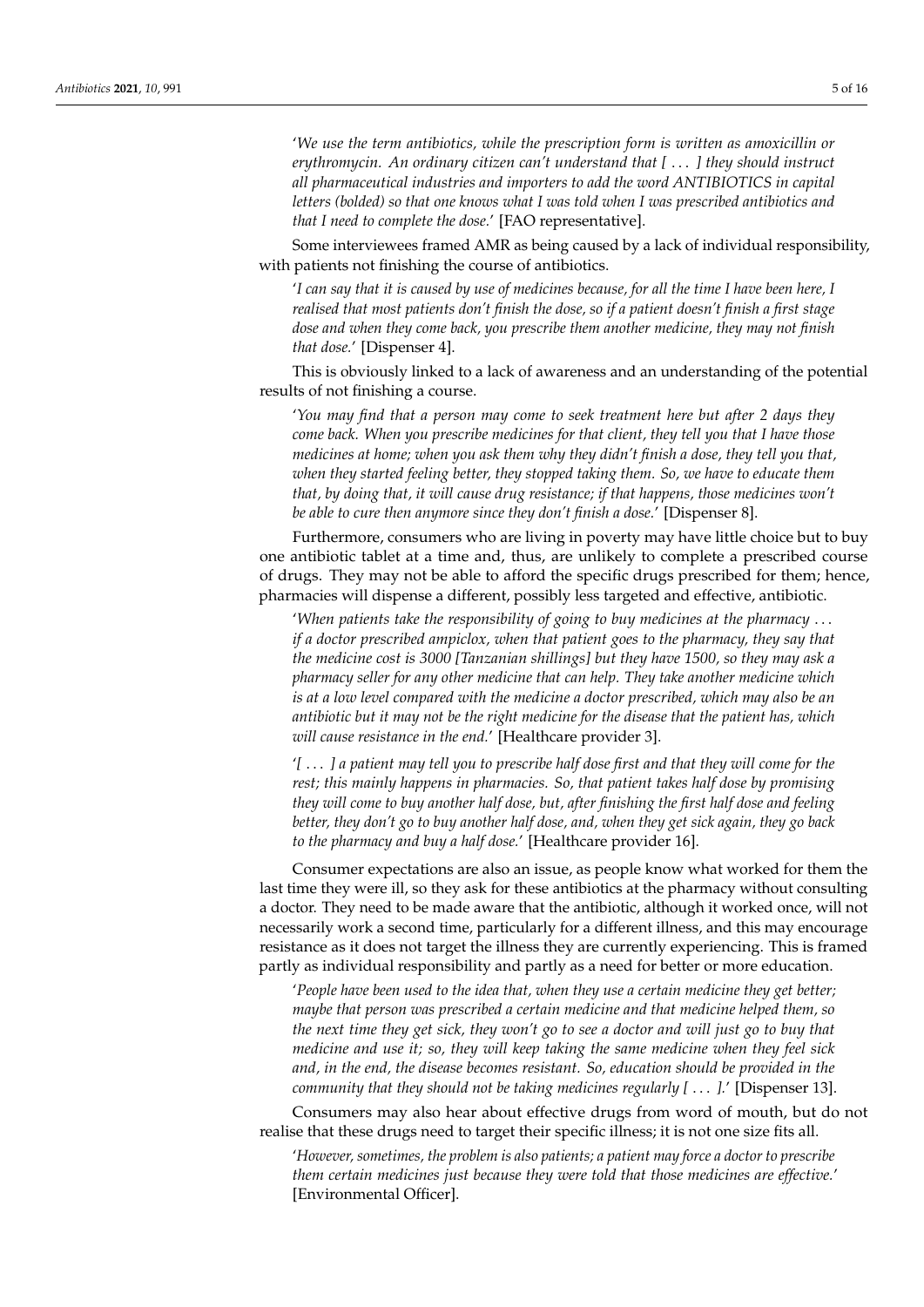One interviewee mentioned that, when issues around the correct selection of antibiotics are explained to patients, they do understand, and this is hopefully reflected in their behaviour, as they take the correct drug. This suggests that, in certain contexts, making consumers aware may work.

'*That [patients requesting antibiotics] is one of the biggest challenges in treatment; clients may come with such suggestions, but we usually counsel them on which medicine will be appropriate according to the sickness they have, and I can say that most clients they understand when you explain it to them clearly.*' [Healthcare provider 4].

#### 2.1.4. Medical Professionals

All dispensers interviewed stated that the community should be educated about AMR; none of the dispensers themselves received any specific training on AMR. Many of the health service provider interviewees, the majority of whom interact with the public on a daily basis, framed AMR as an issue of individual responsibility.

'*I use the knowledge I acquired at college, for example, to tell a client the importance of taking medicines on time and the effects of taking medicines without a doctor's prescription. I tell them that they should consult a doctor first before taking medicines so as to prevent antibiotic resistance.*' [Dispenser 1].

'*You may find that a patient is taking medicine for 3 days only; when they start feeling better, they stop taking medicine; so, after a certain period of time, they start getting sick again. Then, they come at the facility and say that they were prescribed medicine but started feeling sick again. If you ask them questions, you will realise that they didn't finish a dose or you may find that they shared the medicines with a relative; so, we tell them that they should not do that.*' [Healthcare provider 1].

If service providers are educated about AMR, interviewees suggested that they, in turn, will be able to inform their clients of the relevant issues.

'*More education should be provided to service providers and to the community so that they can know how to use antibiotics effectively.*' [Dispenser 1].

One interviewee framed AMR as being a result of misuse of antibiotics, but also stated that some doctors were complicit in the issue and overprescribed in an attempt to earn extra income.

'*[* . . . *] a person is using medicines without following treatment regime, without knowing which medicines they should start with, or a person may be described antibiotics when they can use normal medicines; a patient may have a simple case but a doctor prescribes many and strong medicines just to earn income [* . . . *].*' [Healthcare provider 5].

Related to this is the issue of doctors prescribing different, possibly less effective drugs for patients with little money or those who do not have health insurance that would cover the cost of their medication.

'*[* . . . *] for patients who don't have health insurance, it is a challenge. Sometimes, a patient may tell a doctor to prescribe medicine of low cost since they have a small amount of money. So, you know for sure that this patient won't afford to pay for ceftriaxone, so you just prescribe them amoxillin so that they can get relief.*' [Healthcare provider 10].

Interviewees highlighted that doctors should be responsible for dispensing not just prescriptions but also advice to their patients. Doctors are widely respected in communities, which can mean that, when pharmacies have run out of specific drugs a doctor has prescribed, consumers are not willing to accept a substitution that would be equally effective. The same trust they have for doctors is not shown for pharmacists.

'*When a patient comes, they should be educated, and doctors should listen to a patient's previous medication treatment so that, if possible, a patient can be given a different medicine. Patients trust doctors so much, so when they come to the dispensary and you tell them that we don't have this medicine and we will give you another medicine, some*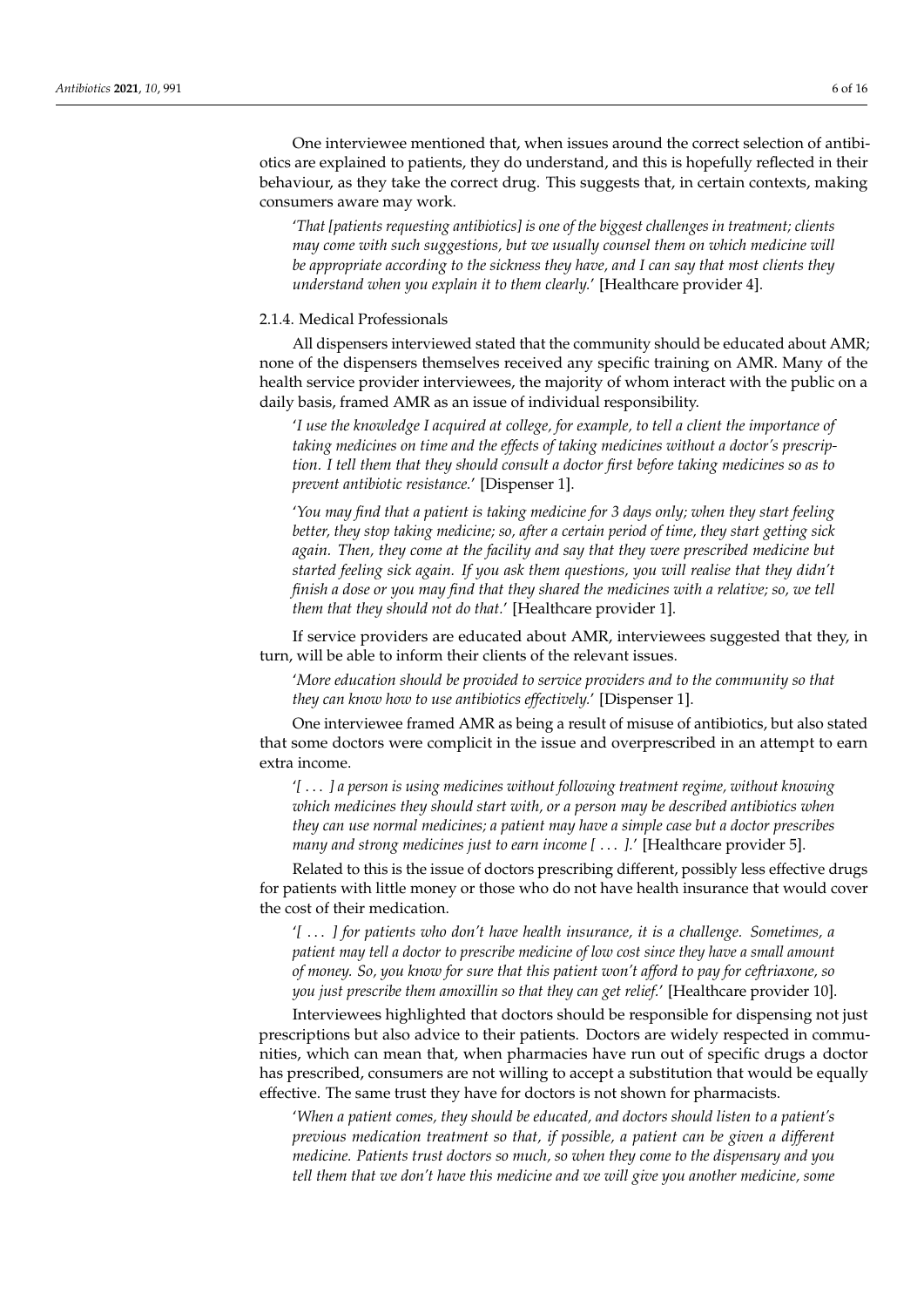*patients refuse. Sometimes, they go back to a doctor to show the medicines we gave them; so, they should be educated.*' [Dispenser 11].

One interviewee was adamant that medicine has become a business rather than a vocation. This leads to irresponsible prescribing, whereby medical professionals can earn more income, and this in turn is fuelling the spread of AMR as patients are prescribed medications that are ineffective for their specific illness. This is compounded by the fact that doctors sometimes do not listen to what a patient is telling them; they are more interested in getting the next patient into the room and earning another consultation fee.

'*[* . . . *] Nowadays, most of the doctors are doing business; now, a patient can go to a doctor's office and start giving a doctor instructions on which medicines they want; sometimes a doctor won't concentrate when a patient is talking as they are busy with other things. A patient may be telling a doctor which medicines they have used but a doctor doesn't listen, so they will just attend to a patient quickly so that they can leave.*' [Environmental Officer].

Public and private practice also complicates the issues. One doctor suggested that private medical practices pursue profit and are maybe less likely to follow guidelines, even when these exist.

'*For government hospitals, I think there are positive results [with guidelines] but, for private hospitals, I think there won't be positive results since they are business-oriented.*' [Healthcare provider 5].

Participants mentioned that doctors should routinely run resistance tests, but these are expensive and individuals may not be able to afford them; hence, doctors have no option but to prescribe as they see fit. One interviewee suggested that the Ministry of Health needs to ensure that inexpensive testing options are available so that they are affordable by everyone.

'*In my opinion, there should be a procedure of conducting tests on patients and to prescribe them appropriate medicines according to the bacteria they have rather than prescribing medicines regularly. Sometimes, patients may be given a certain medicine for UTI; when it fails, the doctor tries another medicine and, when that medicine fails, they try another medicine again. So, it will be better if we conduct a culture test so as to provide appropriate medication [* . . . *] I think the ministry should improve this because medication touches people's lives; so, they should consider reducing the cost for culture test since not all people can afford culture tests at 150,000 or 70,000 [Tanzanian Shillings].*' [Healthcare provider 6].

Even when testing facilities do exist, doctors may not use these, which may be related to a lack of awareness of both the health professionals and the general public regarding the importance of testing to ensure that patients are prescribed an antibiotic that is going to be effective for them.

'*Even in our big hospitals, people are being prescribed medication without any tests. So, we need to sensitise people to make sure that, for each drug we dispense, we take a sample for culture and sensitivity tests in order to either continue with the drug or substitute depending on the results.*' [Ministry of Health official].

## 2.1.5. Local Communities

It was suggested that local communities have not been involved in the design of the AMR national plan or invited to comment on its contents, and they have not been provided with awareness campaigns. Instead, the process was run by technocrats and health professionals with no input from service users at whom some of the NAP objectives are targeted.

'*I'm not sure about the community involvement. In the sessions I attended, I did not see a participant specifically from the community.*' [Ministry of Health official].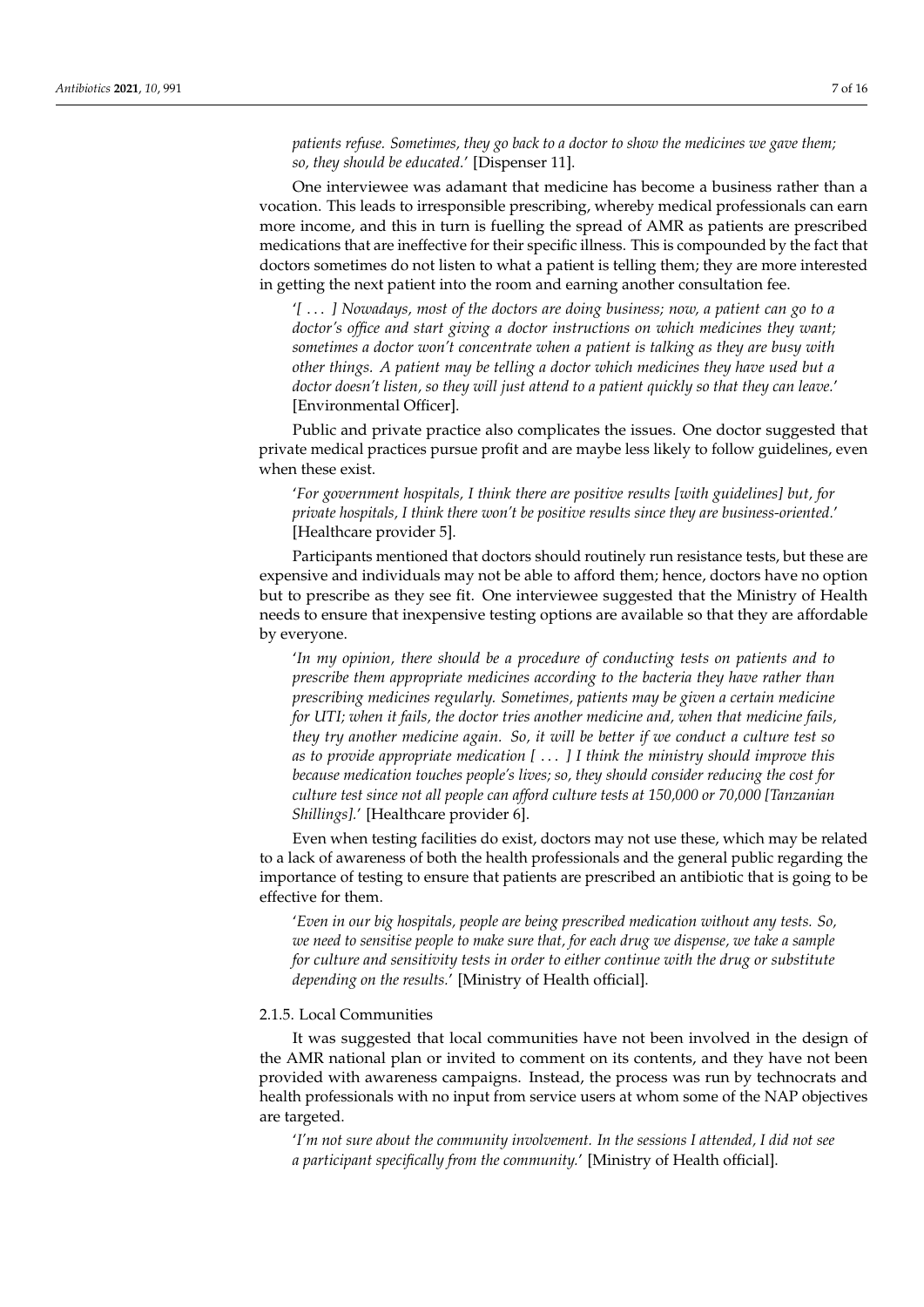However, one interviewee mentioned that, now that the NAP is in place, certain specific communities are becoming more engaged and involved.

'*The community from the grass roots, for example, livestock keepers or farmers, was not involved; it was difficult. Now, there is engagement because there are livestock keeper associations, so it is easy to get representatives; however, there were no such associations back then, so it was hard to get representatives.*' [Ministry of Livestock and Fisheries representative].

#### 2.1.6. Government

Interviewees often stated that AMR policies prioritise human rather than animal or environmental health, and this was reflected in the fact that the human health sector was more involved in designing the NAP.

'*[* . . . *] environmental people see that the environmental issue isn't covered much although we included waste management. So, if you read the plan, the area which isn't much covered is the environment.*' [TMDA Medicines Coordinator].

'*When you talk about these issues involving more than one sector, the human health sector has often taken a big part (okay); even in this exercise, it took a big part; even in the plan, it took a big part. However, at the end of the day, it has to touch other sectors because they provide a response to human health. Human health is leading because it is a priority.*' [FAO representative].

There was a perceived lack of coordination among the different sectors, which remain in their silos and do not easily work together. This results in a duplication of effort.

'*We have one health desk even though all the organisations have not been streamlined to work together. One of the efforts we have put in place is to have this MCC [Multisectoral Coordination Committee] session with some technical committees, but other sectors are not involved. You can't blame anyone because that's how our system has been from the beginning. Everyone is working alone and, at the end of the day, you get duplication of effort because of not working together. Even in terms of administration, each organisation has its own leader, which is very challenging.*' [AMR Program Coordinator].

Participants emphasised that policies that do exist are not enforced effectively, which drives the spread of AMR. This lack of regulation may also mean that AMR is not accepted as a serious issue, as, if it was, the government would be addressing the problem. However, one interviewee, while agreeing that enforcement is an issue, argued that education needs to come first, as, if communities do not know what is required of them, they will not be able to comply.

'*As I said, we should enact laws that will enforce people to do what is required. It is not an issue of like or not, it is a legal issue. However, people should not be forced by the law without being educated. Provision of education should come first; people should be told what is required and the consequences to make it easier to monitor.*' [FAO representative].

Another interviewee stated that sufficient laws exist but that enforcement of these is lacking, and that it is the government's responsibility to rectify this situation.

'*Enforcement. If you look there are laws everywhere that are not followed. So, the government and responsible authorities overseeing this area should ensure enforcement is done.*' [TMDA Medicines Coordinator].

One interviewee suggested that the government should enforce inspection of street medicine shops, which are currently unregulated, to try and ensure that consumers receive the medicines they have actually been prescribed by a medical professional.

'*When you talk about the hospital, it means guidelines, but do people who sell medicines in the street use guidelines? When a patient comes here, we give them medicines according to the guideline, but, after some time, that patient suffers from the same problem, then you realise that they were given another medicine at the street medicine shop. If the*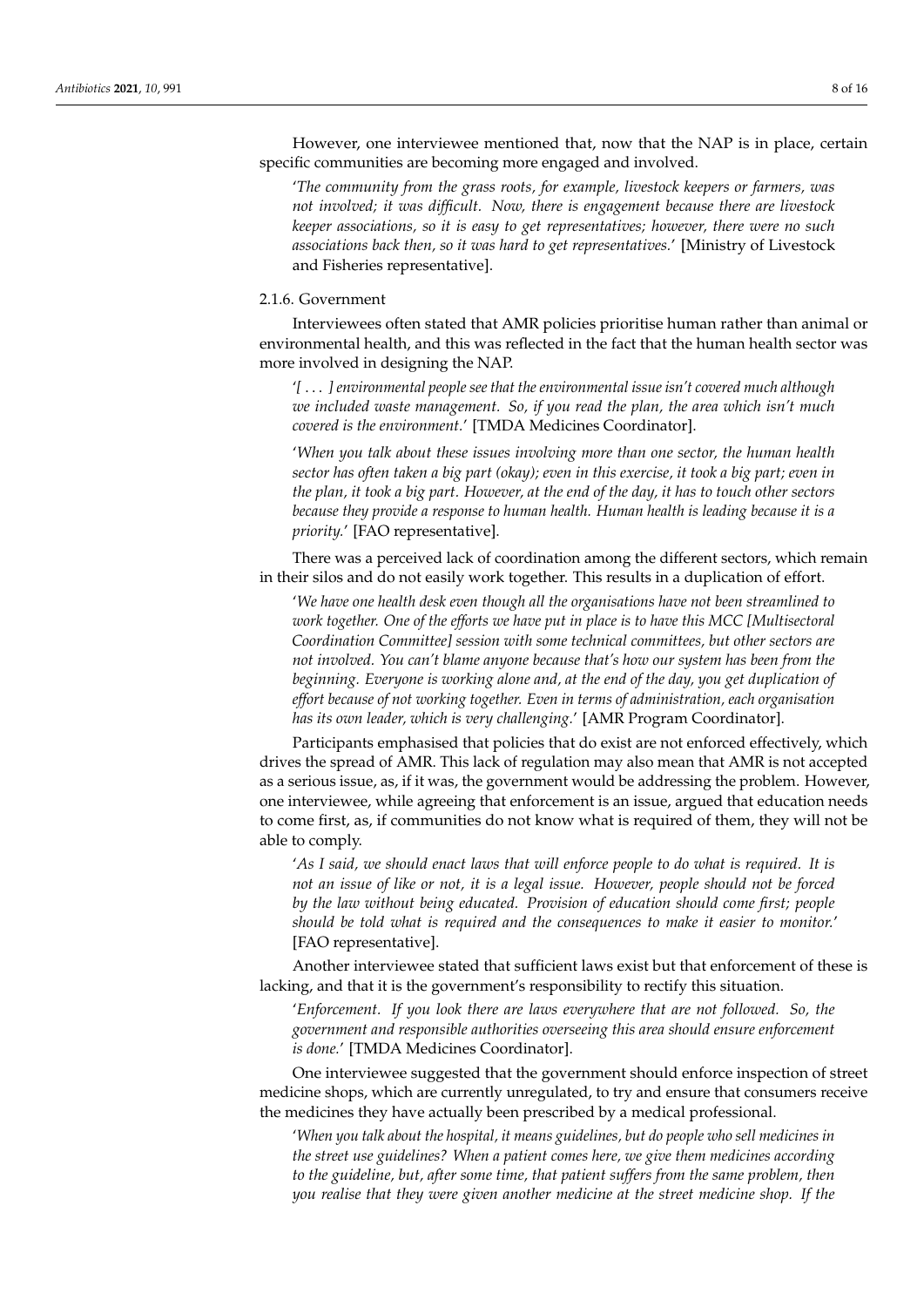*government doesn't have a system of conducting inspection of medicine shops to see if they follow procedures in dispensing medicines, this problem won't end [* . . . *] The government should form a team to investigate if people are given proper medication, to investigate if pharmacies dispense medicines by considering the doctor's prescription.*' [Healthcare provider 2].

Lack of enforcement of policies was also noted in animal health. The next quote illustrates some of the challenges described by our participants. In this case, the interviewee explained that, similarly to the human health sector, policies that do exist around antibiotic sales to livestock farmers are not enforced or implemented. They suggest that the government should clarify who is able to sell antibiotics, and where they can sell these.

'*I think there are those policies at the livestock department even though they are not implemented because there is a free market for medicines; a Maasai sells medicines to his fellow Maasai, so there is a policy, but the implementation is weak. For example, when you go to the livestock auction and tell people to stop selling medicines unless they have a licence, they will tell you that, at other auctions, people sell medicine so you can't control them. So, there are policies but there is no policy management; however, if the government would release a statement that a livestock keeper is not permitted to sell certain medicines including antibiotics and vaccines, things would be better.*' [Livestock Field Officer 3].

# 2.1.7. Donors

There was a perceived lack of donor funding and lack of coordination among the different sectors. One interviewee commented that the AMR agenda is donor-driven, and, when organisations leave a country, the situation becomes complicated, especially if there is not enough domestic funding to continue programmes.

'*We are supposed to know all stakeholders who participate in AMR, but we don't and we have to know them for mapping. Another challenge is that, for the environment, it is not well coordinated and needs extra effort. Another challenge is insufficient funds compared to existing activities. If I look clearly, I see that this AMR is more of a donorfunded project than a government-funded one, so when donors leave, the situation will be difficult.*' [TMDA Medicines Coordinator].

However, another interviewee stated that the Ministry of Health is cognisant of issues around financial support from donors, and a budget now exists to facilitate plan implementation.

'*The main challenge which faces many areas is a lack of funding, because plan implementation needs money in one way or another; most of the time, we depend on donor support, but we are thankful that now our government has given the health ministry priority in terms of budget.*' [Healthcare provider 22].

## *2.2. Who Is Framed as Having the Ability to Tackle AMR?*

The Tanzanian Ministry of Health was described by most interviewees as the pivotal stakeholder in the development of a response to AMR, which is consistent with the framing of AMR as predominantly a human health issue that should drive policymaking. Other actors mentioned included the FAO, WHO, and TMDA.

Three interviewees commented that political will is present and that the Ministry of Health is an effective policymaker, having designed a budget to accommodate recommendations from the NAP without relying on external funds from donors.

'*The success that I currently see is political will; the government has taken this seriously. However, the issues of governance are also why we now have had MCC sessions to coordinate everything that is happening in the country regarding antimicrobial resistance. This is good because things are run in order and not arbitrary. Moreover, a government commitment is needed, where the government does not rely solely on donations from donors like FAO, WHO, and others. However, in this session, we also said that they*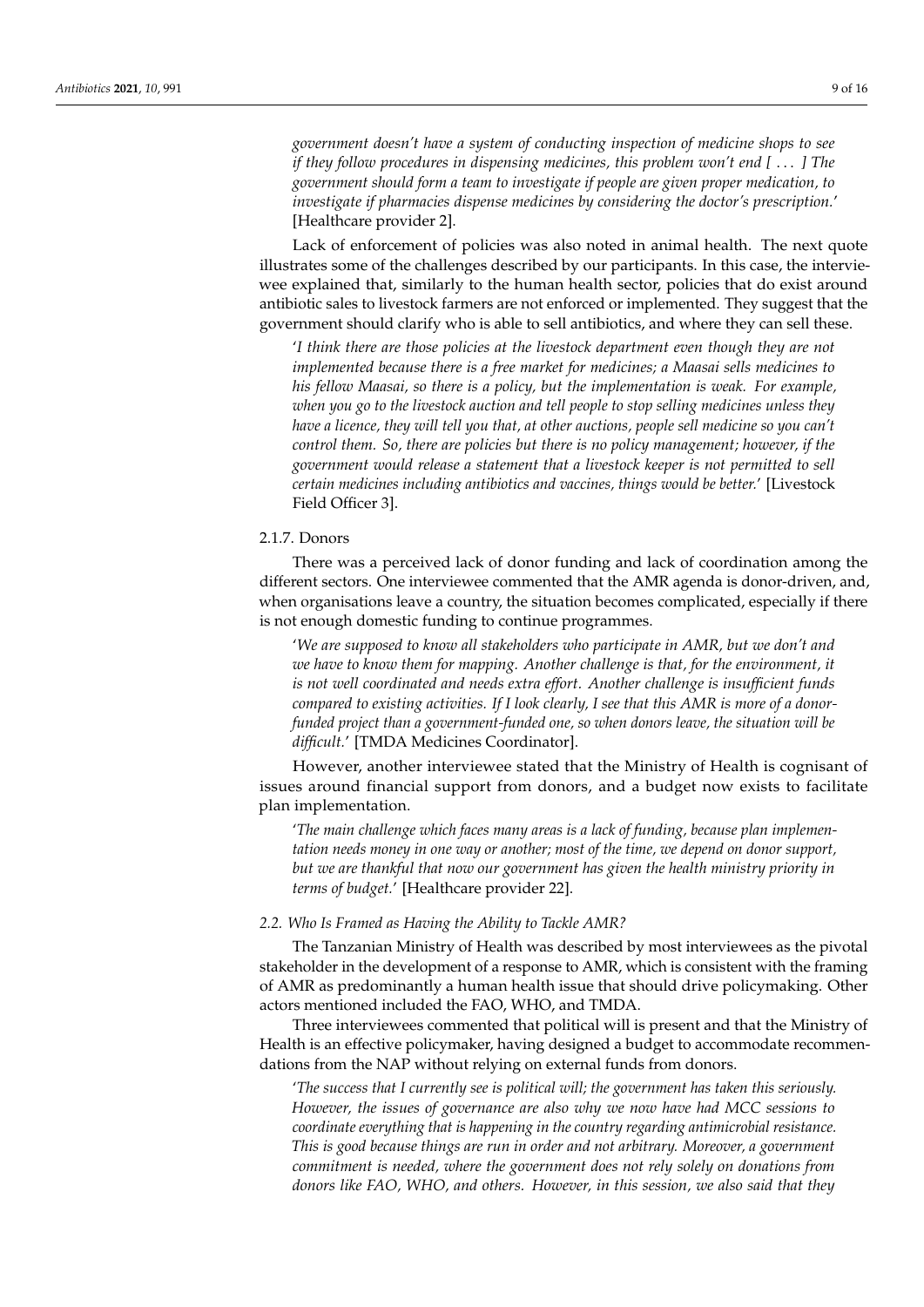*should allocate a budget in their annual plans. It is the government's commitment that, even if these projects do not exist, the AMR will continue to be implemented.*' [FAO representative].

Another interviewee commented that political will exists in Tanzania, and this is crucial for communities to listen and adopt practices that are designed to help control AMR.

'*One of the successes is that there is political will; you know, in all health programs, you must first get political will or political commitment. So when, you get political commitment, that is a very big success because high-level leaders are the ones who plan national strategies; they have national vision, and they take that matter as a priority. So, they may even allocate a budget, and a high-level leader may talk about it. In involving the community, when I go to talk with the community, they may not listen, but, when a member of parliament or the ministry goes to talk to people, they will listen; that is a big advantage of political will.*' [Healthcare provider 22].

The government is perceived as an active partner in the response to AMR, with one interviewee commenting that the Ministry of Health in particular has been at the forefront of the response.

'*However, in general, the health ministry had a very big contribution because they were involved in situation analysis to see what is missing and what is not giving good results for some infections. So, we gathered a lot of information from that sector.*' [Ministry of Livestock and Fisheries representative].

A second interviewee echoed the key role of the Ministry of Health, which is leading the response to AMR in Tanzania.

'*In reality, this issue is managed by the health ministry; its source is the health ministry, people think that the issue of antimicrobial resistance concerns human beings only, the health ministry is the one managing human health, the leader of the central committee comes from the health ministry, and the secretariat is formed by many people from the health ministry; therefore, since we said it is a one health concept, the health ministry must take leadership responsibility to incorporate people from other sectors like wild animals into this issue.*' [Healthcare provider 22].

One interviewee stated that the government is effectively educating the general public on the risks around AMR and taking antibiotics in particular.

'*So, we educate them that it is not a good thing to take medicines without testing. Moreover, sometimes cars pass in street to announce that not all fevers are malaria fevers. The government is doing a good job in that area; people are being told that they should not use medicines without testing, and we tell them that antibiotics are very, very strong.*' [Laboratory 4].

The FAO presents itself as having an advisory role and potentially providing various types of support to the government.

'*The FAO is there for providing support. We, therefore, advise the country about things which are happening and things that will happen. We are ready to provide support in terms of technical and financial.*' [FAO representative].

The WHO was also mentioned as a key actor in the efforts to prevent the spread of AMR, working in conjunction with the Ministry of Health and to an extent the Ministry of Agriculture.

'*We had a big push in the Ministry of Health although all ministries were fully involved because our main stakeholder is the WHO and we are part of it. WHO brings us policies, but it is up to us to adapt them. Alternatively, they bring you different models through the Ministry of Health. So, the Ministry of Health was mobilised before mobilising other sectors although the ministry of livestock and agriculture had its own guidelines.*' [AMR Program Coordinator].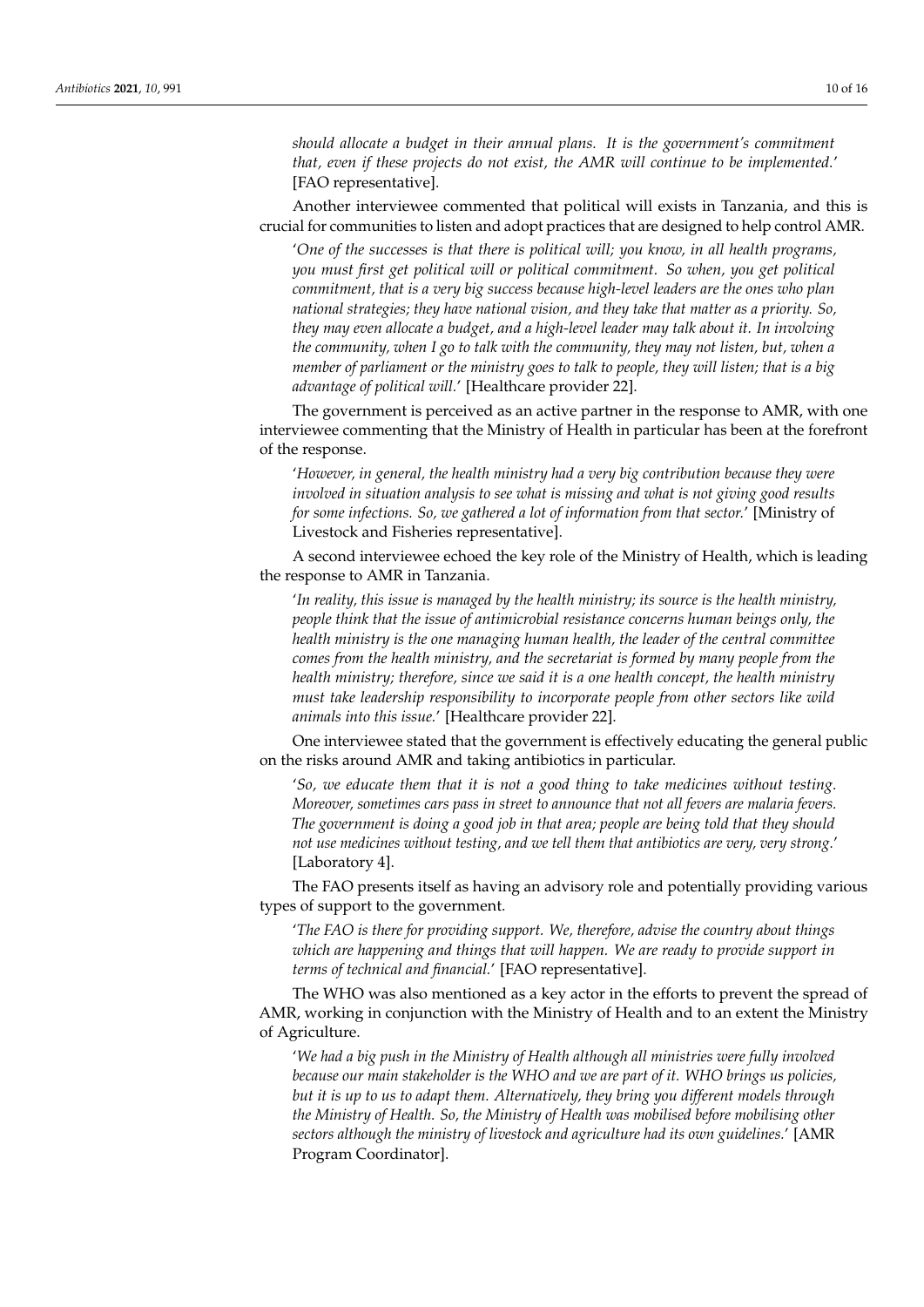Other donors and governmental bodies were mentioned as key stakeholders in the NAP process by some interviewees.

'*The main stakeholders are, since the plan is about one health, ministries related to human health and veterinary health and stakeholders involved in agriculture in general, as well as various research institutions and professional institutions, such as SUA and MUHAS, and development partners, such as the Global Development Organisation, Food and Agriculture Organisation, and other stakeholders like the CDC.*' [FAO representative].

The role of international bodies and concomitant financial support for meeting attendance was discussed by one interviewee.

'*International institutions were also part of the plan preparation; for example, we had representatives from the FAO, WHO, OIE, and the World Animal Organisation, while there were also interested parties like our partners from the American Society of Microbiology. Moreover, I remember CDC were also there; they also facilitated and they supported the meetings because participants had to travel, and I remember one of the sessions was conducted in Morogoro, so people travelled from Dar es Salaam to Morogoro; so, they were supporting us financially.*' [Ministry of Livestock and Fisheries representative].

These national and international bodies were generally perceived as supportive of efforts around AMR, with very few critiques of the governmental or donor positions.

## **3. Discussion**

In this study, we identified how different actors were framed by interviewees with regard to their involvement in the response to AMR in Tanzania, while recognising that those groups or actors that potentially influence policymaking are not necessarily coherent epistemological communities. Our analysis suggests that the drivers of AMR in Tanzania are multifaceted and complicated, and that no single 'target population' is believed to be responsible for the spread of AMR in the country. Livestock farmers, pharmacies, medical professionals, consumers in local communities, and the government were all mentioned as bearing at least some of the responsibility for AMR. Human health is strongly emphasised in policies and interventions, with a concomitant neglect of potential animal health and environmental health drivers. This finding is replicated in other countries, for example, Pakistan [\[3\]](#page-14-2). This emphasis on human health is likely to take resources, both human and financial, away from the animal and environmental health sectors and focus political will on human health, which is perceived as easier to address. Actions aimed at human health may also be more visible and result in public approval of governmental policies. Interestingly, many interviewees commented that political will is evinced by the Tanzanian government, which appears keen to implement effective policymaking [\[14\]](#page-15-2). This is possibly a surprising finding, as governmental support, although key to designing and implementing effective policies to address AMR, is not often visible. Interestingly, a few interviewees discussed the underlying lack of public health provision and infrastructure in Tanzania, although the lack of sufficient laboratory diagnostic facilities was mentioned as a driver of the spread of AMR, as this prevents a definite diagnosis and, thus, correct antibiotic prescription.

Stakeholders, drivers identified, and possible solutions are presented in Table [1.](#page-11-0)

#### *3.1. How Does This Framing Inform Policymaking?*

The most frequently discussed aspect of drivers of AMR in our interviews was education and lack of awareness, both in communities and in animal and human health professionals. The general public was framed by some interviewees as being unaware of the importance of, for example, finishing antibiotic courses, while others suggested that people do understand the significance of their actions but are either uninterested in the outcome of these or are unable to take them into consideration—for example, the livestock farmer who ignores the antibiotic withdrawal period as they cannot afford not to sell the animal's meat or milk. This is related to the individual responsibility discourse, which frames individual behaviour change as the key solution to the spread of AMR [\[20\]](#page-15-8). This is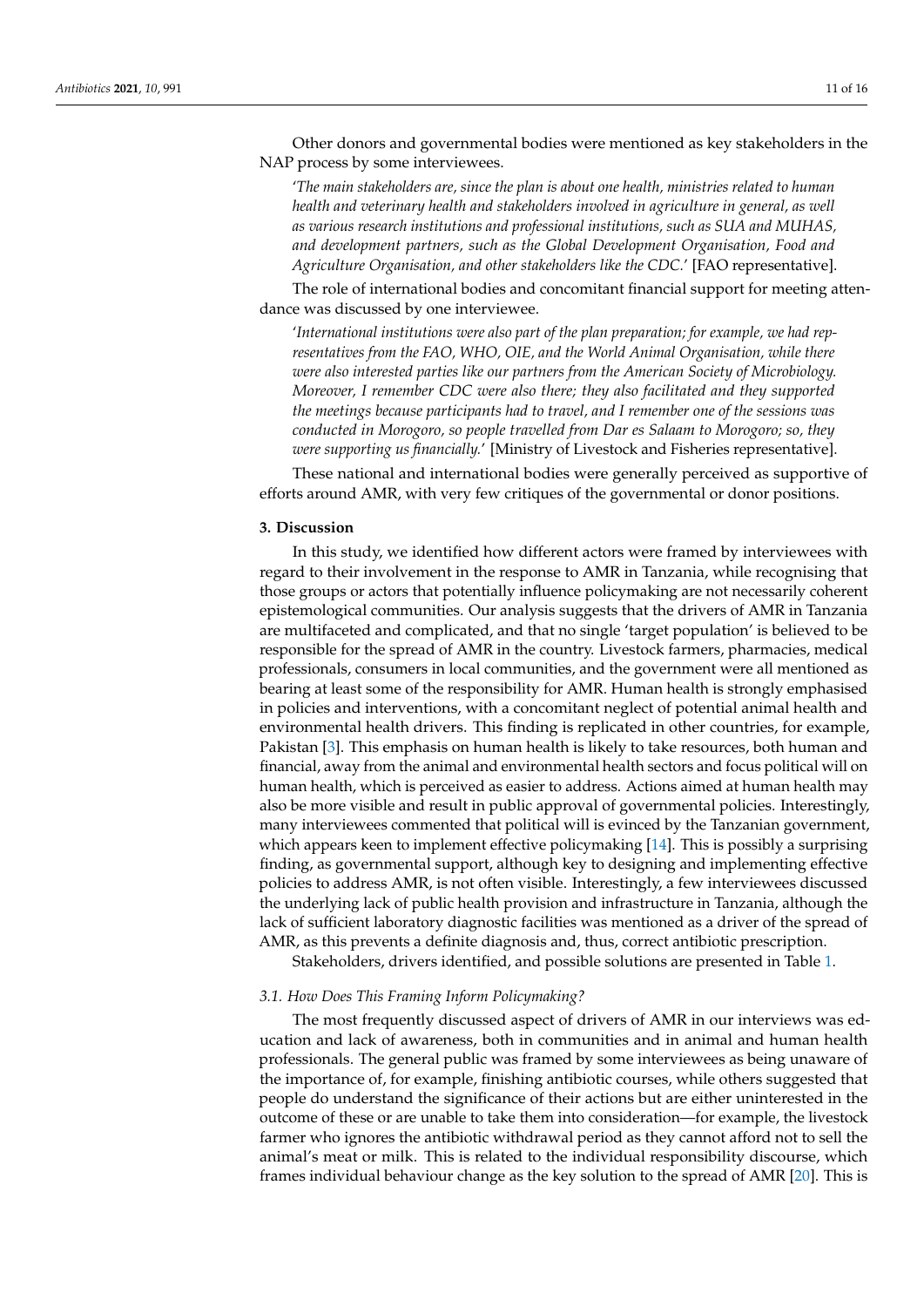facile; it is too easy to frame taking or not taking antibiotics, finishing a course of antibiotics, or not respecting a withdrawal period as individual responsibility, without taking into account the multitude of other factors that drive behaviour. In a country like Tanzania, with many other complicating issues such as antibiotic sales without a prescription [\[7\]](#page-14-6) and a lack of effective regulation of antibiotic use in humans and animals  $[8-11]$  $[8-11]$ , this is particularly unhelpful. It should be kept in mind that communities were perceived as having played no part in the design of the AMR NAP. There was a general consensus among interviewees that awareness is essential, although this does not necessarily translate into effective behaviour change. A further issue is that it would be difficult to target an education or awareness campaign at communities that may have very different backgrounds and understandings.

<span id="page-11-0"></span>

| Stakeholder           | <b>Driver</b>                                                                     | <b>Potential Solution</b>                                                                                                                                                                        |
|-----------------------|-----------------------------------------------------------------------------------|--------------------------------------------------------------------------------------------------------------------------------------------------------------------------------------------------|
| Livestock farmers     | Lack of awareness of AMR.                                                         | Enhance education programme; enforce relevant legislation on<br>sales of antimicrobials to farmers; reimbursement for farmers who<br>lose money as a result of the antibiotic withdrawal period. |
| Pharmacies            | Selling antibiotics over the<br>counter without a prescription.                   | Enforce inspections of pharmacy prescription records; match with<br>those from doctors.                                                                                                          |
| Consumers             | Expectations of which antibiotic<br>should be prescribed.                         | Improve awareness of AMR, i.e., why using the correct antibiotic<br>is important.                                                                                                                |
| Medical professionals | Wrongly prescribing as tests<br>are expensive.                                    | Use inexpensive testing options.                                                                                                                                                                 |
| Local communities     | Lack of engagement.                                                               | Engage in planning/implementation.                                                                                                                                                               |
| Government            | Lack of coordination among<br>human, animal, and<br>environmental health sectors. | Engage all sectors in planning and implementation of policies.                                                                                                                                   |
| Donors                | Lack of programme longevity.                                                      | Increase government budget for public health.                                                                                                                                                    |

Although the Tanzanian Ministry of Health was widely perceived by interviewees as playing the lead role in the formulation of the AMR NAP, international organisations were framed as playing a significant role in the response to AMR in Tanzania. Funding from international organisations is perceived as essential for any kind of response to issues that should be addressed by national governments. One interviewee, whose job role was focused on animal health, stated that human health is a priority. FAO provides financial support for the implementation of NAPs and, therefore, has a voice in the process. Another interviewee stated that the JEE findings, suggesting that Tanzania is not equipped to deal effectively with AMR, were a strong catalyst for starting work on the plan. This implies that indirect pressure has come from the international community. Similarly, donor funding was seen by some interviewees as key to the successful implementation of any plan; thus, if donors exit a country or withdraw funding, a huge financial resource disappears, which will make implementation even more difficult. A 2020 report from the World Bank suggested that Tanzania's spend on health is insufficient to allow everyone to access quality health services, and that per capita spend on health was 28.5 USD in 2017, an increase from 23.6 USD in 2010 [\[23\]](#page-15-11). The report also found that the health sector is over-reliant on donors, with the government providing approximately 40% of the total spend on public health [\[24\]](#page-15-12). A more sustainable approach may be to use external consultants to inform local efforts rather than being reliant on donors, who have their own interests and agendas. However, some interviewees stated that there is a lot of political will from the Tanzanian government to work toward addressing drivers of AMR in the country, and that this will may help to an extent if donors stop funding projects.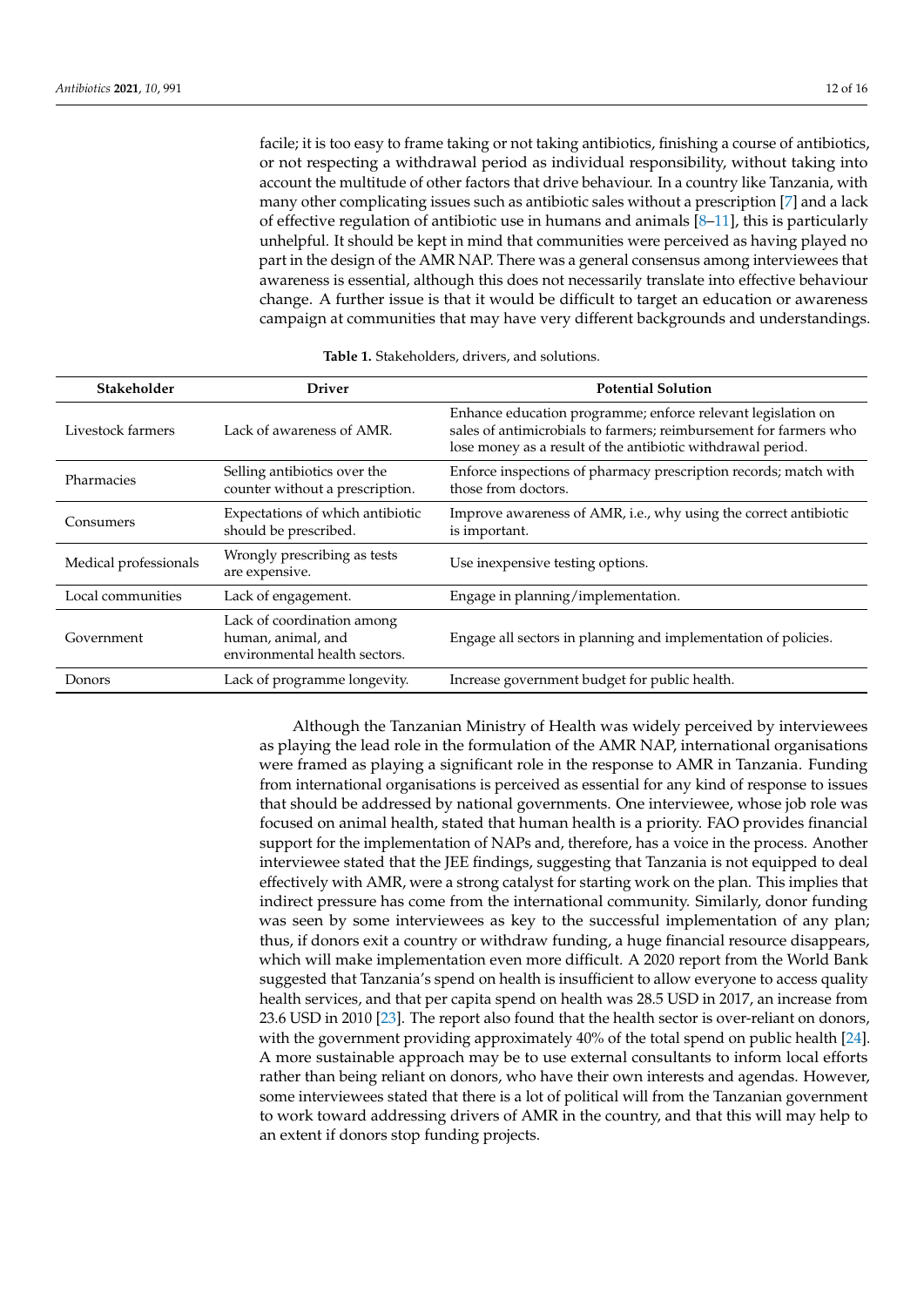## *3.2. What Interventions May Be Effective When Targeted at Different Groups?*

It is easier to target policies at groups who are viewed negatively and judged to be less deserving of support (e.g., livestock farmers who ignore, for whatever reason, withdrawal periods) rather than those who are generally positively viewed (e.g., doctors and medical professionals). In addition, positively viewed groups have more power and influence and may be able to deflect policies that are aimed at addressing their behaviours. This becomes a vicious cycle, with positively viewed groups becoming more and more powerful and more and more able to influence policymaking, supporting legislation that benefits them and shooting down policy that does not. It then becomes much easier for authorities to take the line of least resistance and target policies and interventions at weaker groups, for example, consumers buying one or two antibiotics at a time. If the pharmacy selling them these drugs is closed down as part of a programme of reform, poorer consumers are the people who will suffer. Doctors are much less likely to be perceived as driven by personal motivation than they are as people who care for others and have their best interests at heart.

Targeting policies at different groups, rather than a simplistic one-size-fits-all approach, may help to promote robust and effective policies that will increase the likelihood of success. Interventions must be realistic and tailored to the context in which they will be implemented. The presence of political will and a respected and responsible government in Tanzania, mentioned by some interviewees, will be key to successful policy implementation, but this must also come with a financial commitment that is viable and does not rely too much on donors. Collaborations among stakeholders representing different One Health areas (human, animal, and environmental health) are going to be the cornerstone of any effective policy designed to address the drivers of AMR in Tanzania. This is a complex area; professionals are often siloed in their specialties and are reluctant to work with others. A lack of consistent funding, while this may not be so much of an issue in Tanzania, must also be taken into account. As discussed by most of the interviewees, the lack of awareness of and education around AMR has to be addressed. The general public will not change their behaviour unless they understand why doing so is essential, individually and at the country level. Tackling AMR should be framed in a way that makes benefits to the individual obvious.

Implementing, enforcing, and monitoring initiatives are also key to addressing AMR. Pharmacists who sell antibiotics over the counter without a prescription, doctors who prescribe without a laboratory report, and livestock owners who diagnose and treat their cattle themselves must all be tackled. Context-specific monitoring and enforcement must be put into place, and gaps and loopholes must be identified. For example, if a system was initiated to allow prescriptions to be sent directly from a medical practice to a pharmacy, there would be little room for dispensing error or amendment of prescriptions by the consumer. Livestock farmers who forgo selling meat and milk until the antibiotic withdrawal period has elapsed could be reimbursed by the government. A mixture of education, awareness, and enforcement should be implemented to encourage everyone to work together to slow down the spread of AMR in Tanzania.

## *3.3. Limitations of the Study*

This was a qualitative study examining the perceptions of drivers of AMR in Tanzania and, thus, we did not focus primarily on solutions to all the issues that were identified and discussed in the interviews. We interviewed 114 people but recognise that their views may not have been representative of their colleagues and other people involved in the same field. This is a limitation common to all qualitative research.

# **4. Materials and Methods**

#### *4.1. Study Setting*

This qualitative study was conducted in three districts in Tanzania in January and February 2020. Ilala district was selected because it is a densely populated urban area with a mixture of housing, agriculture, and industry, and it is heavily polluted with effluent from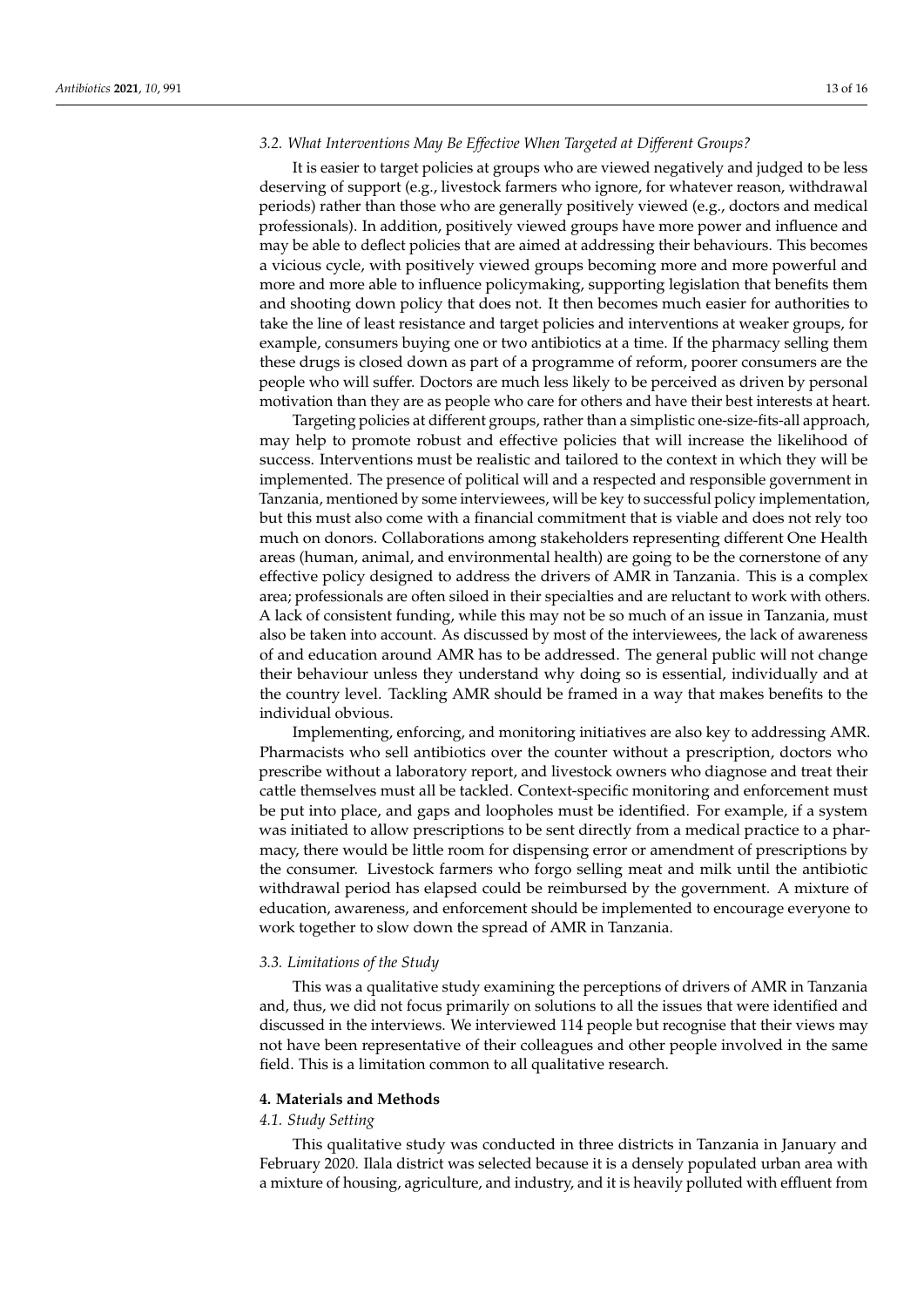abattoirs, domestic wastewater, and septic tanks and pit latrines [\[25](#page-15-13)[,26\]](#page-15-14). The population of Kibaha district is involved in large- and small-scale poultry and fish farming, which may involve the use of antimicrobials [\[27](#page-15-15)[,28\]](#page-15-16). Kilosa district has a large population of pastoralists keeping cattle, sheep, and goats. This group is likely to self-treat their animals using antimicrobials [\[29\]](#page-15-17).

We used a purposive sampling strategy to identify key informants from national government and health facilities in these districts. National policymakers were purposively selected from the ministries responsible for Public Health, Livestock and Fisheries, and Food and Agriculture. Other key informants were selected from the national regulatory authorities and agencies. These key informants were selected because of their role in the preparation and implementation of the NAP for AMR. At the facility and community levels, we interviewed key informants including laboratory technicians, livestock officers, paravets, healthcare facility managers, and pharmaceutical assistants and dispensers.

#### *4.2. Data Collection*

Two supervisors conducted a mapping exercise by visiting all three districts to identify a list of potential key informants under the guidance of the district officials. Based on the list of key informants generated from the mapping exercise and under the guidance of officials from the district and ward/village levels, we conducted in-depth interviews with key informants from the health, environment, and livestock and fishing sectors from national, district, and lower (ward and village/street) levels. All participants gave informed consent to be interviewed.

Face-to-face interviews were conducted in Kiswahili for 45 to 90 min. They were run by 12 research assistants with undergraduate-level training in qualitative research and coordinated by two researchers with postgraduate-level training in qualitative studies. The researchers had no existing relationship with the interviewees. A topic guide was used in the interviews, and interviewees were asked at the end of their interview whether they had any further comments or whether they wanted to discuss anything that had not been mentioned. All interviewees gave permission to record the interviews. Participants were able to choose the location of the interview, which usually took place at their workplace. The researchers took brief notes during the interview, and these were written up immediately after each interview.

#### *4.3. Data Management and Analysis*

All interview transcripts were transcribed verbatim and translated from Kiswahili into English. Some transcripts were back-translated to check that there was no loss of the original meaning. We used a thematic data analysis approach, which applies both inductive and deductive reasoning. A.D.B. and A.S.J. collectively identified and validated themes across a sample of transcripts, reaching thematic saturation when no new themes were apparent in the interviews [\[24\]](#page-15-12). A.D.B. and A.S.J. then conducted a line-by-line analysis on all interview transcripts, using NVivo 12 qualitative data analysis software (QSR International Pty Ltd., Melbourne, Australia, Version 12, 2018).

#### **5. Conclusions**

Our results suggest that many different groups help drive the spread of AMR in Tanzania and need to be involved for any response to be effective. However, this is not yet the case in Tanzania. Human health is currently perceived as driving the response, while other domains lag behind in their efforts. Likewise, for AMR programmes and NAPs to be successful, all sectors need to be involved, including civil society groups, community representatives, and those working in communities (e.g., primary care physicians). Yet, the NAP and current programmes largely fail to include these viewpoints. The perceived presence of political will in Tanzania is a significant step toward such a response. Any strategies to tackle AMR need to be tailored to the context-specific realities, taking into account constraints, beliefs, and power dynamics within countries.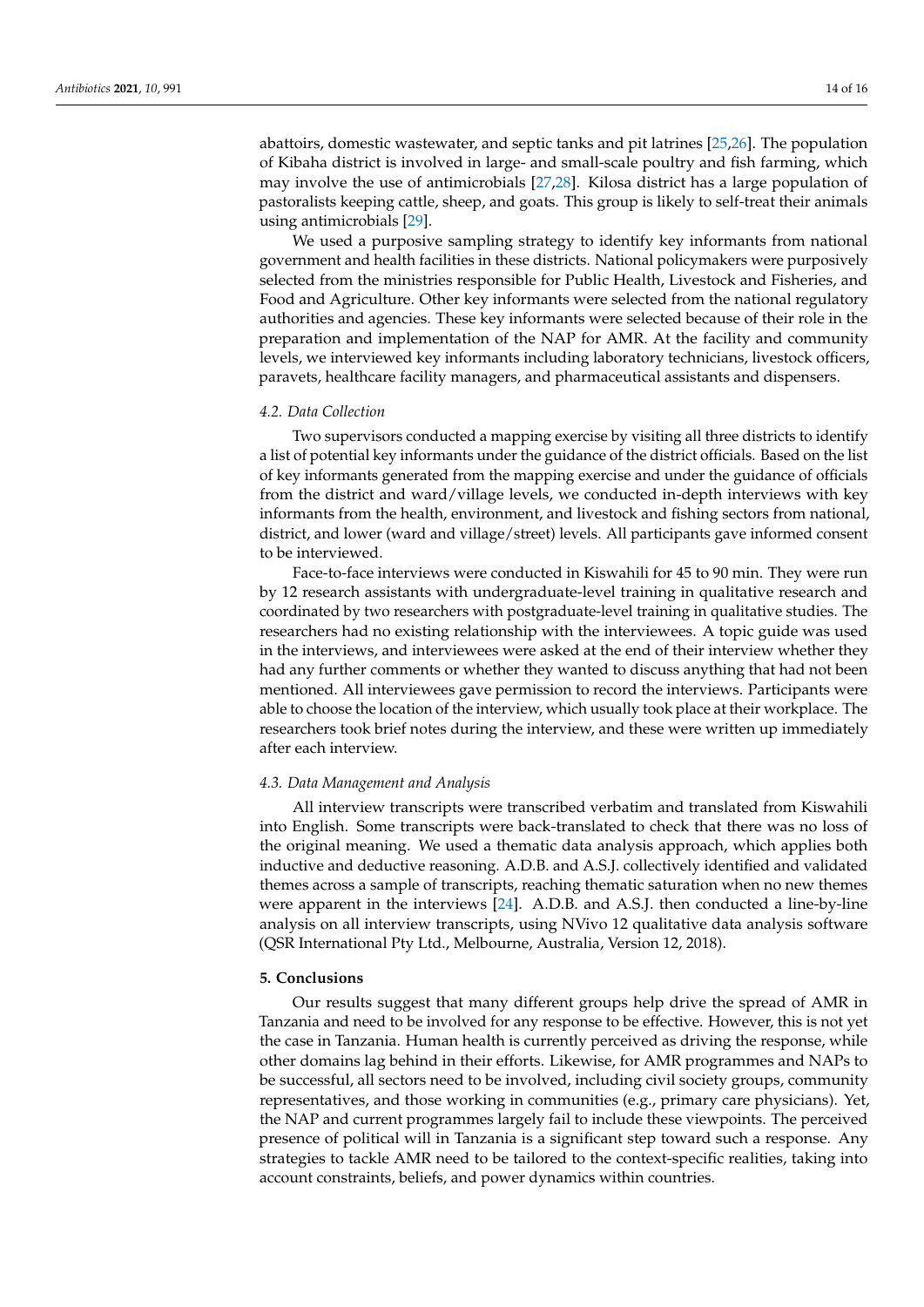**Author Contributions:** Conceptualisation, G.F., L.M., S.E.M., C.S., T.G.C., M.M., and H.L.-Q.; supervision of data collection, C.S.; data curation, A.D.-B. and G.F.; formal analysis, A.D.-B., A.-S.J., and H.L.-Q.; writing—original draft, A.D.-B.; writing—review and editing, A.D.-B., A.-S.J., G.F., L.M., S.E.M., C.S., T.G.C., M.M., and H.L.-Q. All authors read and agreed to the published version of the manuscript.

**Funding:** The study was supported by a joint DFID/ESRC/MRC/Wellcome Trust Health System Foundation grant, which was administered by the Medical Research Council in the UK (Ref. MR/S012796/1). The funders had no role in study design, data collection and analysis, decision to publish, or preparation of the manuscript.

**Institutional Review Board Statement:** The Medical Research Coordinating Committee of the Tanzania National Institute for Medical Research approved the protocol (Ref No. NIMR/HQ/R.8a/Vol IX/3147). Permission to conduct interviews with study participants was sought and granted by the Dar es Salaam region and the respective district authorities. All study participants provided their informed consent for inclusion before they participated in the study.

**Informed Consent Statement:** Informed consent was obtained from all participants involved in the study.

**Data Availability Statement:** The dataset analysed during the current study is available from the corresponding author on reasonable request.

**Acknowledgments:** The study was approved by the Medical Research Coordinating Committee of the National Institute for Medical Research in Tanzania. We extend our thanks to the regional and district authorities including the respective Regional Administrative Secretary, District Executive Directors, District Medical and Veterinary Officers, and District Project Focal persons and ward leaders for their support and facilitation of the study implementation. We acknowledge the support received from our research assistants during data collection. They were Isolide Massawe, David Kiwera, Fausta Mgaya, Fortunata Nyeringo, Gilbert Mwageni, Jackson Kisamo, Jesca Michael, John Ng'imba, Joyce Kaswamila, Magao Mhando, Pendo Mtui, and Shoko Kashenge.

**Conflicts of Interest:** The authors declare no conflict of interest.

## **References**

- <span id="page-14-0"></span>1. Mendelson, M.; Røttingen, J.-A.; Gopinathan, U.; Hamer, D.; Wertheim, H.; Basnyat, B.; Butler, C.; Tomson, G.; Balasegaram, M. Maximising access to achieve appropriate human antimicrobial use in low-income and middle-income countries. *Lancet* **2016**, *387*, 188–198. [\[CrossRef\]](http://doi.org/10.1016/S0140-6736(15)00547-4)
- <span id="page-14-1"></span>2. Kelesidis, T.; Falagas, M.E. Substandard/Counterfeit antimicrobial drugs. *Clin. Microbiol. Rev.* **2015**, *28*, 443–464. [\[CrossRef\]](http://doi.org/10.1128/CMR.00072-14)
- <span id="page-14-2"></span>3. Khan, M.S.; Durrance-Bagale, A.; Mateus, A.; Sultana, Z.; Hasan, R.; Hanefeld, J. What are the barriers to implementing national antimicrobial resistance action plans? A novel mixed-methods policy analysis in Pakistan. *Health Policy Plan* **2020**, *35*, 973–982. [\[CrossRef\]](http://doi.org/10.1093/heapol/czaa065)
- <span id="page-14-3"></span>4. World Health Organization. *Joint External Evaluation of IHR Core Capacities of the United Republic of Tanzania. Mission Report: February 2016*; World Health Organization: Geneva, Switzerland, 2017.
- <span id="page-14-4"></span>5. Gupta, V.; Kraemer, J.D.; Katz, R.; Jha, A.K.; Kerry, V.B.; Sane, J.; Ollgren, J.; Salminen, M. Analysis of results from the joint external evaluation: Examining its strength and assessing for trends among participating countries. *J. Glob. Health* **2018**, *8*, 020416. [\[CrossRef\]](http://doi.org/10.7189/jogh.08.020416) [\[PubMed\]](http://www.ncbi.nlm.nih.gov/pubmed/30410738)
- <span id="page-14-5"></span>6. United Republic of Tanzania. *The National Action Plan on Antimicrobial Resistance 2017–2022*; United Republic of Tanzania: Dar es Salaam, Tanzania, 2017.
- <span id="page-14-6"></span>7. Horumpende, P.G.; Sonda, T.B.; Van Zwetselaar, M.; Antony, M.L.; Tenu, F.F.; Mwanziva, C.E.; Shao, E.R.; Mshana, S.E.; Mmbaga, B.T.; Chilongola, J. Prescription and non-prescription antibiotic dispensing practices in part I and part II pharmacies in Moshi Municipality, Kilimanjaro Region in Tanzania: A simulated clients approach. *PLoS ONE* **2018**, *13*, e0207465. [\[CrossRef\]](http://doi.org/10.1371/journal.pone.0207465)
- <span id="page-14-7"></span>8. Eliakimu, E. Antimicrobial stewardship in Tanzania: A consideration of strengths, weaknesses, opportunities and challenges for maintenance and further development of efforts. *Int. J. Health Gov.* **2016**, *21*, 150–164. [\[CrossRef\]](http://doi.org/10.1108/IJHG-02-2016-0012)
- <span id="page-14-8"></span>9. Katakweba, A.; Mtambo, M.M.A.; Olsen, J.E.; Muhairwa, A. Awareness of human health risks associated with the use of antibiotics among livestock keepers and factors that contribute to selection of antibiotic resistance bacteria within livestock in Tanzania. *Livest. Res. Rural. Dev.* **2012**, *24*, 170.
- 10. Nonga, H.; Simon, C.; Karimuribo, E.; Mdegela, R. Assessment of antimicrobial usage and antimicrobial residues in broiler chickens in morogoro municipality, Tanzania. *Pak. J. Nutr.* **2009**, *8*, 203–207. [\[CrossRef\]](http://doi.org/10.3923/pjn.2009.203.207)
- <span id="page-14-9"></span>11. Kimera, Z.I.; Frumence, G.; Mboera, L.E.G.; Rweyemamu, M.; Mshana, S.; Matee, M.I.N. Assessment of drivers of antimicrobial use and resistance in pig and poultry farming in the Msimbazi River Basin in Tanzania. *Antibiotics* **2020**, *9*, 838. [\[CrossRef\]](http://doi.org/10.3390/antibiotics9120838) [\[PubMed\]](http://www.ncbi.nlm.nih.gov/pubmed/33255152)